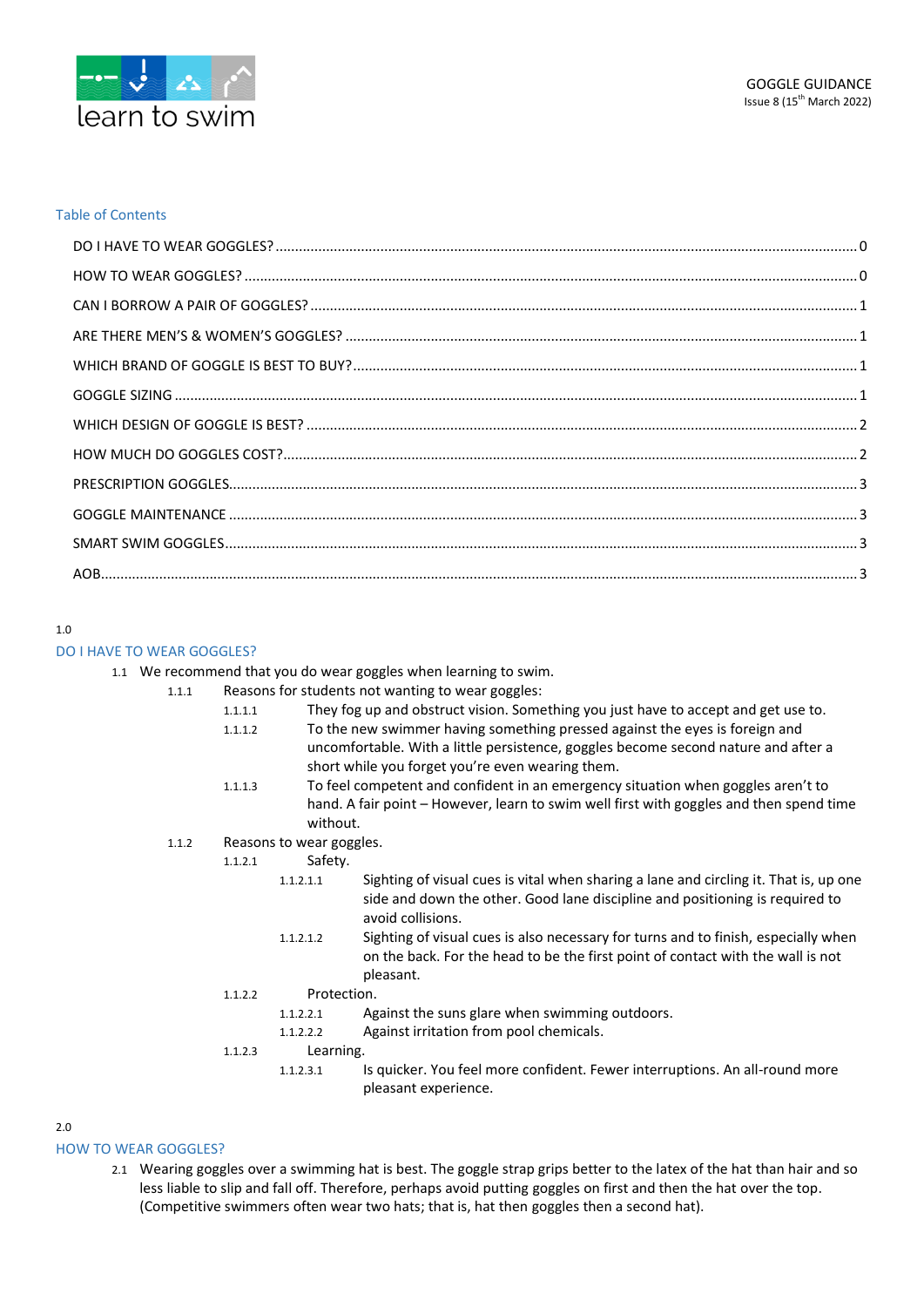

- 2.2 Loosely fitting goggles are rendered ineffective. The goggles strap must be reasonably tight to create a good seal around the eyes and stop water leaking in. More tension in the strap is created by having the strap positioned around the crown of the head and not low on the neck. Or for ladies having the strap over the bun of the hair.
- 2.3 If the goggles have a double strap position slightly apart around the head to give a more stable anchor.
- 2.4 The seal is improved with suction pressing lightly onto the goggles pushes the air out and creates a vacuum.

## 3.0

## <span id="page-1-0"></span>CAN I BORROW A PAIR OF GOGGLES?

- 3.1 Goggles are not available to borrow at your lesson. You are required to buy your own goggles and bring them with you to each lesson.
	- 3.1.1 In fact, we'd encourage you to have a spare pair in your kit bag in case yours break.
	- 3.1.2 It can be unhygienic to share goggles. Any eye infection is easily transmitted.
	- 3.1.3 Avoid borrowing a family member or friends' goggles. Each time they are swapped they require readjusting – messing about with goggles eats into your lesson time.

## 4.0

## <span id="page-1-1"></span>ARE THERE MEN'S & WOMEN'S GOGGLES?

4.1 Typically, no. The vast majority are unisex unless specified.

## 5.0

## <span id="page-1-2"></span>WHICH BRAND OF GOGGLE IS BEST TO BUY?(Click on brand to view webpage)

## 5.1 Established swimming brands. **\*RECOMMENDED\***

- 5.1.1 [Speedo](https://www.speedo.com/goggles.list)
- 5.1.2 [Arena](https://www.arenasport.com/en_uk/women/equipment/swim-goggles.html)
- 5.1.3 [Aqua sphere](https://uk.aquasphereswim.com/en/Swimming%20Goggles)
	- 5.1.3.1 <https://uk.aquasphereswim.com/en/EP119.html>
- 5.1.4 [Zoggs](https://www.zoggs.com/en_GB/goggles)
- 5.1.5 [Michael Phelps](https://us.michaelphelps.com/collections/goggles-1)

#### 5.2 High street brands. **\*RECOMMENDED\***

- 5.2.1 E.g.[, Decathlon](https://www.decathlon.co.uk/search?Ntt=goggles)
	- 5.2.1.1 We buy a lot of our equipment from Decathlon. Affordable, good quality, and good customer service.
- 5.3 Sports brands.
	- 5.3.1 E.g., Nike, Adidas etc, are not very well established in the swimming goggle space.
- 5.4 Online/Unbranded.
	- 5.4.1 E.g., Amazon.
		- 5.4.1.1 Convenient but not always the best choice. We advise avoiding unbranded goggles.
- 5.5 Custom fitted.
	- 5.5.1 If you can't find a pair of goggles that fit your face well, perhaps custom goggles are for you tailor made to your exact face. Scan your face using the app and send it off. Your goggles return in 2-3 weeks.
		- 5.5.1.1 [Themagic5](https://themagic5.com/) (use code: Bretthawke20 for 20% off)

(Please note there are other manufactures to choose from).

## 6.0

#### <span id="page-1-3"></span>GOGGLE SIZING

- 6.1 Goggles give consideration to three (3) variables:
	- 6.1.1 The size of eyes/ or contours around the eyes.
		- 6.1.1.1 General sizing Child/ Junior/ Adult.
		- 6.1.2 The bridge width of the nose.
			- 6.1.2.1 Some designs can be adjusted. If you have a wide or narrow bridge it might be best to purchase goggles that can be adjusted.
		- 6.1.3 Size and shape of the head.
			- 6.1.3.1 All come with an adjustable elastic strap (See 6.1.4).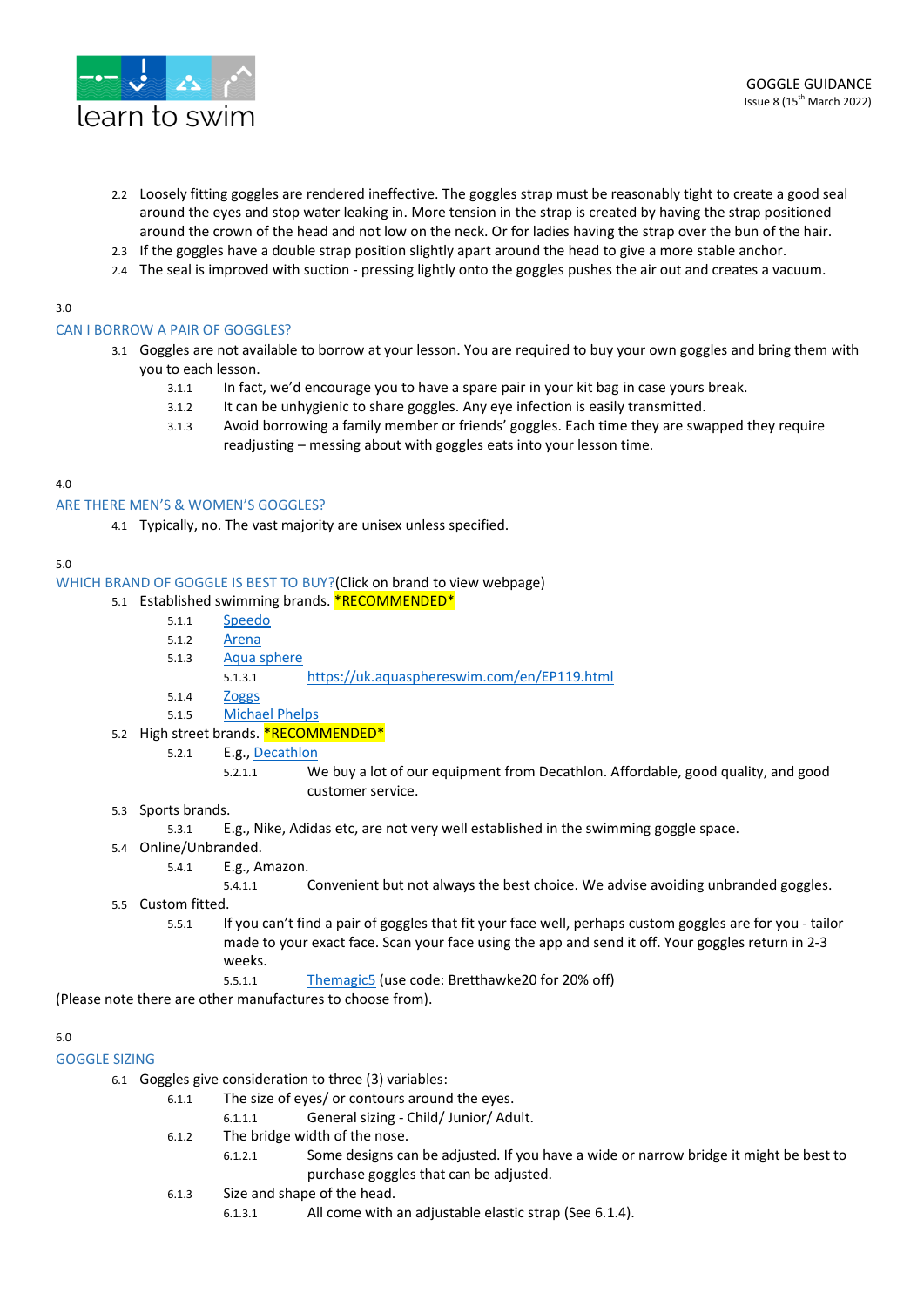

- 6.1.3.2 The strap should wrap around the head a little below the crown. Or over/ either side of long hair under a cap to create tension in the strap. A loose strap that's low on the neck won't fix the goggles well to the eyes.
- 6.2 Note: In the extremely rare event you have exhausted all possibilities and can't find a pair of well-fitting goggles perhaps consider a custom made pair – Click [here.](https://swimswam.com/now-you-can-buy-the-worlds-first-custom-fitted-swimming-goggles/)
- 6.3 The aim is to have well fitted goggles that are comfortable and effective.

# 7.0

<span id="page-2-0"></span>WHICH DESIGN OF GOGGLE IS BEST?

- 7.1 For any given brand there seems to be endless designs available which can be overwhelming. The really fancy looking goggles with their aggressively sharp angled lenses and mirrored effect do look the 'bee's knees', but they are very much designed for the competitive swimmer to race in. They are expensive, not particularly durable on a day to day basis, and aren't all that comfortable for the recreational swimmer.
	- 7.1.1 Mask vs. traditional.
		- 7.1.1.1 Masks seal around the forehead and cheek and have a wider peripheral vision. We have no strong recommendation for the beginner swimmer – either design works well. Note: We're not referring to a snorkelling mask - so not one that covers the nose. You need to be able to breathe through your nose.
	- 7.1.2 Lens colour.
		- 7.1.2.1 A clear or lightly coloured lens. So not too dark, smoked, or tinted because:
			- 7.1.2.1.1 The pool is indoors with no natural light so you will be able to see more.
			- 7.1.2.1.2 The teacher likes to be able to see the students' eyes. To see if they keep them open and to determine emotion - you can tell a lot by someone's eyes.
	- 7.1.3 Seal.
		- 7.1.3.1 Almost all goggles have a soft rubber seal. A notable exception is the Swedish style goggle which is a hard plastic - the choice of some competitive swimmers and probably not particularly suitable for beginners. Choose what's comfortable for you.
	- 7.1.4 Adjustable band mechanism.
		- 7.1.4.1 All goggles have an adjustable head band. How the band(s) is configured depends on the design.

| 7.1.4.1.1 | Bands. |
|-----------|--------|

- 7.1.4.1.1.1 Single. 7.1.4.1.1.1.1 Mostly found on recreational goggles. 7.1.4.1.1.2 Double.
	-

7.1.4.1.1.2.1 Mostly found on competitive goggles to secure goggles to the head better. If the band were to slip in a race and the goggles fill up with water, it can be pretty catastrophic for the athlete's race. In a recreational swim it's not a drama, just stop when convenient and readjust.

- 7.1.4.1.2 Adjustment position.
	- 7.1.4.1.2.1 At the back of the head.
		- 7.1.4.1.2.2 At either side of the head close to the lenses.
- 7.1.4.1.3 Adjustment mechanism.
	- 7.1.4.1.3.1 Band(s) loops through a buckle once or twice.
	- 7.1.4.1.3.2 Band clips together.
	- 7.1.4.1.3.3 A ratchet style whereby you click through to tighten or loosen
- 7.2 \*RECOMMENDED\* A single band that loops through a buckle twice. It doubly 'anchors' the band in place. With a single anchor the band can loosen relatively quickly and forever needs retightening. Avoid a clip at the back of the head design.
- $8.0$

<span id="page-2-1"></span>HOW MUCH DO GOGGLES COST?

- 8.1 Circa £10 £60.
- 8.2  $*$ RECOMMENDED\* We advise spending no more than £15 to £20.